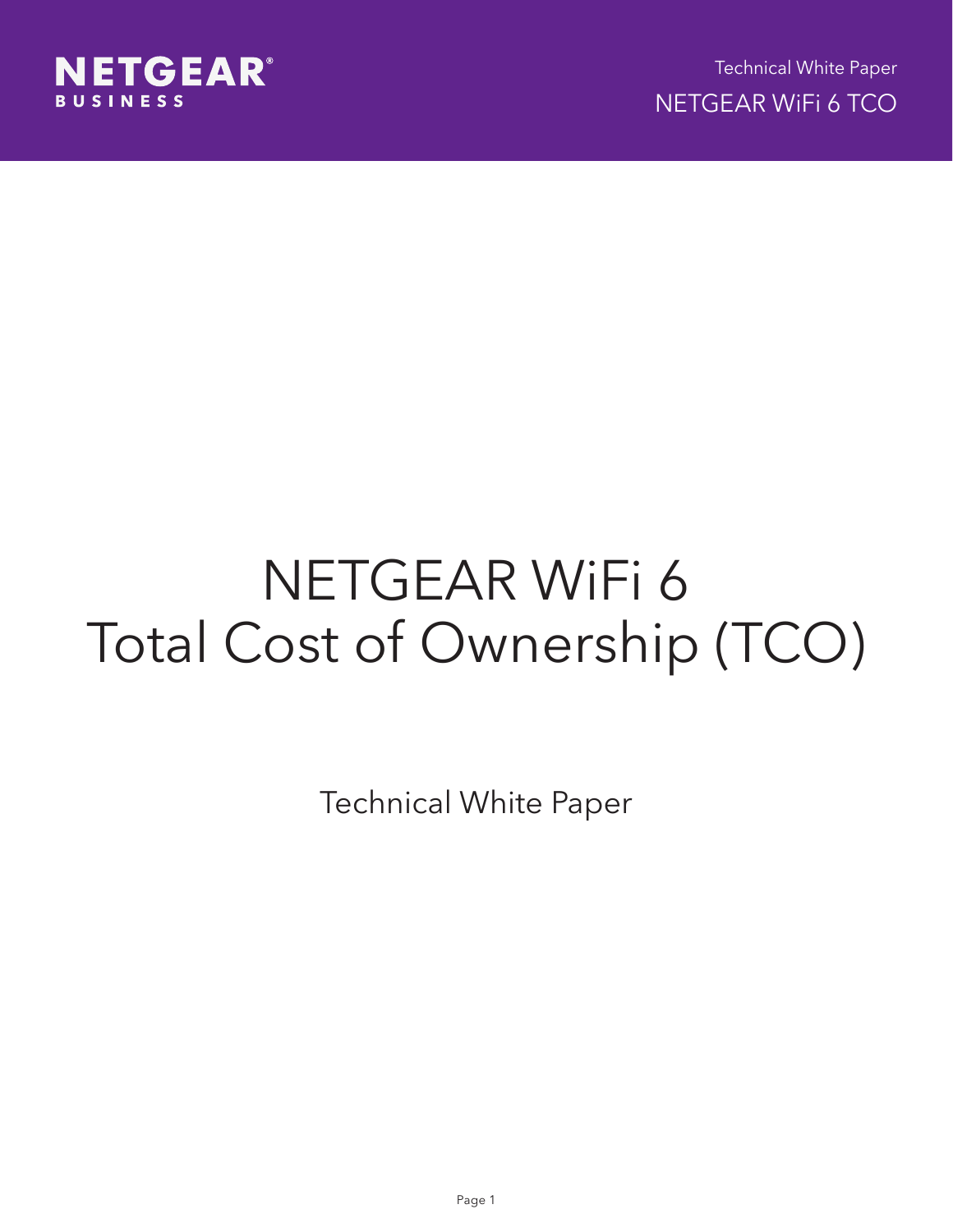

### Introduction

NETGEAR's WiFi 6 provides many advantages compared to its legacy access points and its competitors. Below are a few charts explaining the NETGEAR WiFi 6 advantages in the different categories.

# Competitor Comparison

### **Highlights**

The NETGEAR WAX610 and WAX610Y offers the best TCO compared to its competitors. Most of the WAX series competitors offer a typical WiFi 6 access with cloud management, but a couple items stand out - A LAN port speed of 2.5G and the lack of 2.4GHz radio for 802.11ax frequency band. With WiFi 6, the theoretical bandwidth may reach speeds up to 1.8 Gbps or 2 Gbps of traffic. With a 1Gbps (2Gbps bi-directional) uplink to the internet, the WiFi network may be subject to traffic congestion at the uplink port of the Access Point. With a 2.5Gbps (5Gbps bidirectional), no such traffic congestion will occur. Our price point and leading SMB features, places the WAX series into a category of its own.

| Vendor                    | <b>NETGEAR</b>                                                                         | <b>Ubiquiti</b>                                                                                                               | Zyxel                                      | CommScope/<br><b>Ruckus</b>                  | <b>Juniper Mist</b>                           | HP/Aruba                                     | Meraki                                    | Extreme<br><b>Networks</b>                   |
|---------------------------|----------------------------------------------------------------------------------------|-------------------------------------------------------------------------------------------------------------------------------|--------------------------------------------|----------------------------------------------|-----------------------------------------------|----------------------------------------------|-------------------------------------------|----------------------------------------------|
| Model and<br>Price        | WAX610<br>\$179.99                                                                     | Unifi 6 Lite<br>\$99.00<br>Price is from the<br>beta testing circle,<br>AP is not publicly<br>available for sale              | <b>WAX510D</b><br>\$294.35                 | R550 \$639.00                                | AP43<br>\$1,506.00                            | AP505<br>\$620.00                            | MR36<br>\$575.00                          | AP305C<br>\$409.99                           |
| Tx and Rx                 | 2x2                                                                                    | 2x2                                                                                                                           | 2x2                                        | 2x2                                          | 4x4                                           | 2x2                                          | 2x2                                       | 2x2                                          |
| <b>LAN Port</b><br>Speed  | $1 \times 2.5G$                                                                        | 1G                                                                                                                            | 1G                                         | 1G                                           | 2.5G                                          | 1G                                           | 1G                                        | 1G                                           |
| Throughput /<br>Frequency | $2.4$ GHz:<br>600 Mbps<br>5GHz:<br>1200 Mbps                                           | 2.4GHz:<br>300 Mbps<br>5GHz:<br>1200 Mbps<br>Access Point does<br>not include 2.4GHz<br>in the $802.11ax$<br>frequency bands. | $2.4$ GHz:<br>575Mbps<br>5GHz:<br>1200Mbps | $2.4$ GHz:<br>574 Mbps<br>5GHz:<br>1200 Mbps | $2.4$ GHz:<br>1148 Mbps<br>5GHz:<br>2400 Mbps | $2.4$ GHz:<br>574 Mbps<br>5GHz:<br>1200 Mbps | 2.4GHz:<br>573 Mbps<br>5GHz:<br>1201 Mbps | $2.4$ GHz:<br>574 Mbps<br>5GHz:<br>1200 Mbps |
| WiFi Rating               | AX1800                                                                                 | AX1500                                                                                                                        | AX1800                                     | AX1800                                       | AX3600                                        | AX1800                                       | AX1500                                    | AX1800                                       |
| Cloud<br>Management       | Insight, 1yr<br>Included &<br>Insight Premium<br>\$9.99 per year<br>after the 1st year | UniFi, free with<br>cloud key                                                                                                 | Nebula, 1yr<br>Free (1yr \$35)             | Ruckus Cloud,<br>1yr \$95.00                 | Mist Cloud,<br>1yr \$142.50                   | Aruba<br>Central, 1yr<br>\$62.00             | Meraki,<br>1yr \$655.00                   | ExtremelQ.<br>Free with<br>Public access*    |
| TCO for 3yrs              | \$179.99<br>(w/1yr Insight<br>Premium included)<br>\$199.97                            | Est. \$99.00                                                                                                                  | \$364.35                                   | \$924.00                                     | \$1,933.50                                    | \$806.00                                     | \$2,540.00                                | \$743.42                                     |
| Warranty                  | 5 Year                                                                                 | 1 Year                                                                                                                        | 2 Years                                    | 1 Year                                       | Limited<br>Lifetime                           | Limited<br>Lifetime                          | 1 Year                                    | Limited<br>Lifetime                          |

### Competitive Analysis

Information gathered from companies' websites at the time of publication. Information submit to change and not binding. CONFIDENTIAL: FOR INTERNAL USE ONLY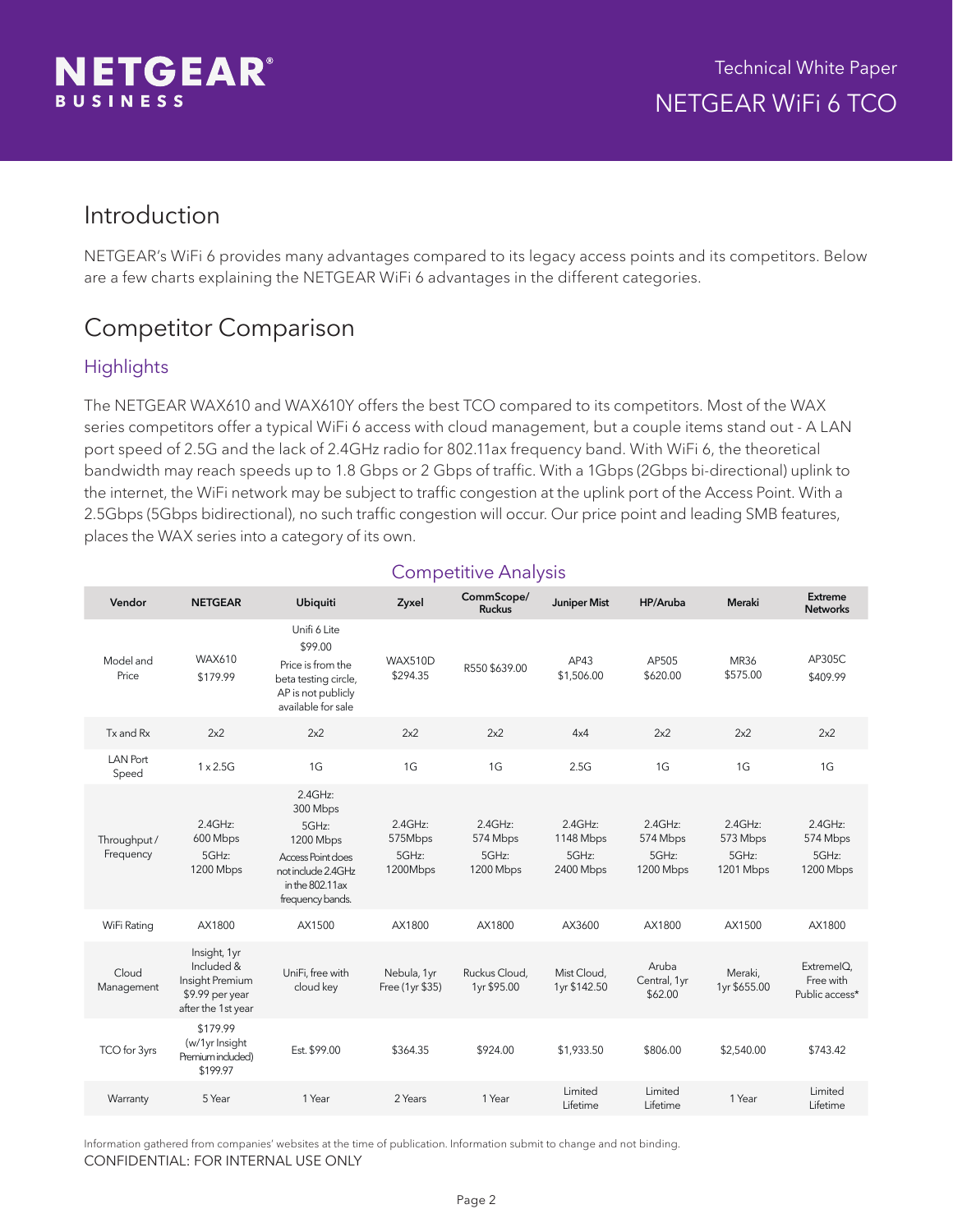

# Compared to WiFi 5

### **Highlights**

WiFi 5 or 802.11ac introduced many new wireless enhancements (i.e. MU-MINO, OFDM, and etc.). With any technological enhancement comes a new and better technological enhancement. WiFi 6 brings many new technological enhancements compared to its predecessor - WiFi 5. WiFi 6 provides an increase in LAN speed, Uplink/Downlink OFDMA and MU-MIMO, additional use of 2.4 GHz frequency, increase in Modulation, and increase in throughput and efficiency.

|                                                | WiFi 5          | WiFi 6                     | What is the advantage?                                                                                                                                     |
|------------------------------------------------|-----------------|----------------------------|------------------------------------------------------------------------------------------------------------------------------------------------------------|
| Maximum Theoretical<br>Throughput in 2x2 Radio | 1.3 Gbps        | 1.8 Gbps                   | Overall increase of throughput increases the overall speed in<br>client devices.                                                                           |
| OFDMA and MU-MIMO                              | Downlink Only   | <b>Uplink and Downlink</b> | With the increase in Uplink OFDMA and MU-MIMO, it enables<br>greater user capacity by sending transmissions parallel                                       |
| Frequency                                      | 5 5 5 5 5 5 5 5 | 2.4Ghz and 5Ghz for WiFi 6 | The use of 2.4Ghz will increase speeds and perform better at<br>penetrating solid objects                                                                  |
| Modulation                                     | 256OAM          | 1024OAM                    | Higher Modulation provides scheme means higher data through-<br>put and capacity.                                                                          |
| <b>BSS Coloring and TWT</b>                    | None            | Yes                        | Provides better battery life, power consumption and enables the<br>WiFi network to transmit traffic effectively to multiple devices in<br>congested areas. |
| Security                                       | WPA/WPA2        | WPA/WPA2/WPA3              | With the introduction of WPA3, it provides the customer with a<br>more secure and up-to-date end point security encryption.                                |

### WiFi 5 Comparison

# Better TCO

### **Highlights**

Total cost of ownership has always been in the minds of every PO contract. The WAX series provides the ideal TCO for any SMB customer. WiFi 6 brings an efficient use of airtime with a higher modulation with 1024QAM and being able to use the uplink capabilities on OFDMA and MU-MIMO. In result, the WiFi 6 access points are able to provide higher throughput and additional connectivity in an already crowded wireless channel. In a high-density environment, a WiFi 5 solution may require additional access points and re-configuration of radio power levels to support additional wireless clients and devices. With WiFi 6 and its breadth of efficient technologies provide the ideal access point in high-density environment without the requirement to purchase additional access points and re-configuration of radio power levels. The addition of WPA3 and other secure Wireless features brings the WAX series to become a SECURE WiFi Zone. WiFi 6 also includes a new feature that isn't available in WiFi 5 specification, Target Wake Time. TWT or target wake time is a negotiated agreement, based on expected traffic activity between the access point and clients, to specify a scheduled target wakeup time for battery powered wireless clients in power save mode. The major benefit with TWT is the improved battery life and reducing the power consumption for battery powered wireless devices. In addition, all these new functionalities can be configured on a single-pane of glass using NETGEAR Insight.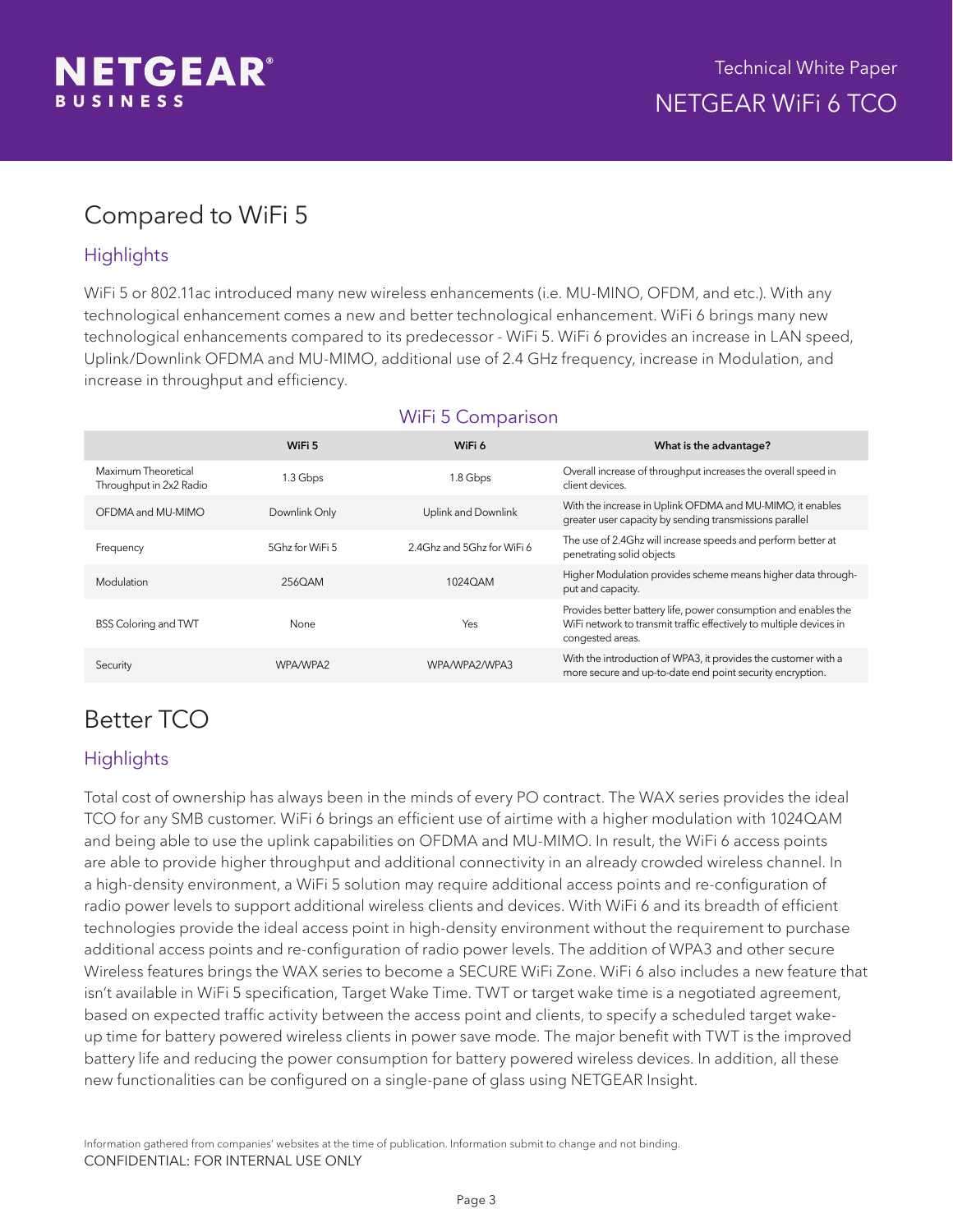

#### Better TCO

|                              | WiFi 5                                                                 | WiFi 6                                                 | <b>Notes</b>                                                                                                                                                                                                                                |
|------------------------------|------------------------------------------------------------------------|--------------------------------------------------------|---------------------------------------------------------------------------------------------------------------------------------------------------------------------------------------------------------------------------------------------|
| Security                     | WPA/WPA2                                                               | WPA/WPA2/WPA3                                          | With the introduction of WPA3, it provides the customer with a<br>more secure and up-to-date end point security encryption.                                                                                                                 |
| High-Density<br>Environment  | Does not provide good<br>wireless coverage in<br>crowded environments. | Provides wireless coverage in<br>crowded environments. | With WiFi 5, additional access maybe required in High-Density<br>environments. In the same High-Density environment, WiFi 6 is<br>designed for lower interference and improved concurrent usage<br>for all WiFi devices with great quality. |
| Efficient Use of Airtime     | OFDMA and MU-MIMO<br>(Downlink Only), 256QAM                           | Uplink/Downlink with OFDMA<br>and MU-MIMO, 1024QAM     | Higher Modulation and being able to use the uplink on OFDMA<br>and MU-MIMO provides an ideal tool for an efficient wireless<br>connection (higher throughput and capacity) in congested and<br>crowded areas.                               |
| Reduced Power<br>Consumption | Not applicable                                                         | Target Wake Time or (TWT)                              | TWT allows the access point to wake up at negotiated times to<br>improve battery life and reduce power consumption for Wi-Fi<br>devices and IoTs.                                                                                           |

### Wireless Coverage

#### **Highlights**

The WAC and WAX total wireless coverage may be pretty similar to each other. But one item that stands out between the two is that WiFi 6 can operate more efficiently in congested or crowded environments. For example, in a single access point operating in a crowded environment, an IT administrator may need to add additional WiFi 5 or WAC series access points to their environment to meet the congested environment needs. With a single WiFi 6 access point, the IT administrator may not need to add additional access points to the environment due the new WiFi 6 features (OFDMA, MU-MIMO, 1024QAM Modulation, BSS Coloring, and frequency) and provide ample coverage, throughput, and efficiency to further decrease the amount access points required to support a high-density congested environment.

#### Wireless Coverage

|                     | WiFi 5          | WiFi 6                     | <b>Notes</b>                                                                                                                                                                                                                                               |
|---------------------|-----------------|----------------------------|------------------------------------------------------------------------------------------------------------------------------------------------------------------------------------------------------------------------------------------------------------|
| OFDMA and MU-MIMO   | Downlink Only   | Uplink and Downlink        | With the increase in Uplink OFDMA and MU-MIMO, it enables<br>greater user capacity by sending transmissions parallel                                                                                                                                       |
| Modulation          | 256OAM          | 1024OAM                    | Higher Modulation provides scheme means higher data through-<br>put and capacity.                                                                                                                                                                          |
| <b>BSS Coloring</b> | None            | Yes                        | This feature color-codes shared frequencies with a number and is<br>passed between the device and the network. In result, it enables<br>the WiFi network to more effectively - and concurrently - transmit<br>data to multiple devices in congested areas. |
| Frequency           | 5Ghz for WiFi 5 | 2.4Ghz and 5Ghz for WiFi 6 | The use of 2.4Ghz will increase speeds and perform better at<br>penetrating solid objects                                                                                                                                                                  |